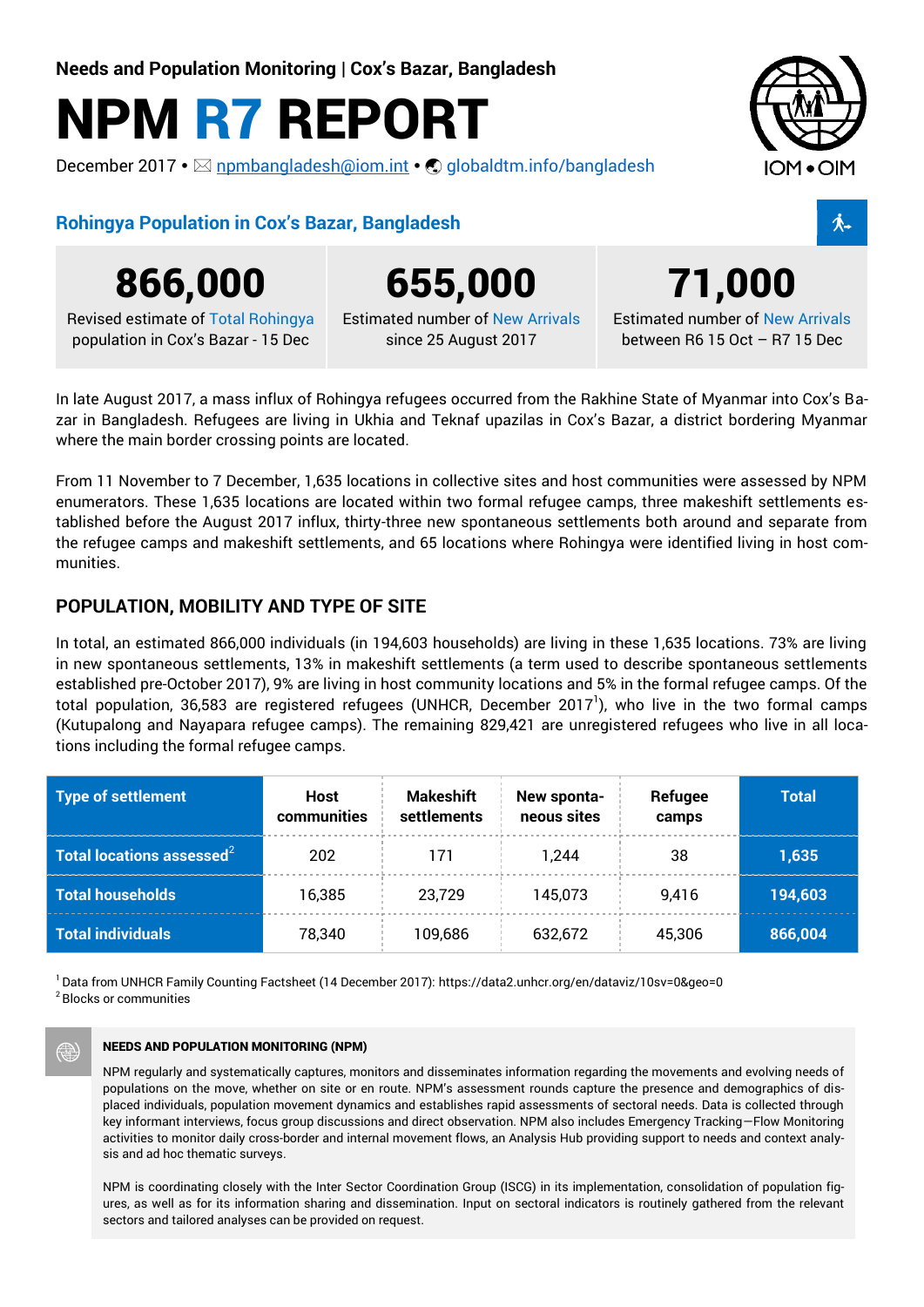# **DEMOGRAPHIC PROFILE**

#### **Population Statistics**

| <b>Upazila</b>     | Cox's Bazar Sadar | Ramu  | Teknaf  | Ukhia   | <b>Total</b> |
|--------------------|-------------------|-------|---------|---------|--------------|
| <b>Households</b>  | 1.877             | 419   | 28,351  | 163.956 | 194.603      |
| Percent            | 0.96%             | 0.00% | 14.57%  | 84.60%  |              |
| <b>Individuals</b> | 9,185             | 1,904 | 137,755 | 717,160 | 866,004      |
| Percent            | 1.06%             | 0.22% | 15.90%  | 82.80%  |              |

The assessed population does not account for all Rohingya people in Bangladesh: these sites are by no means all of the locations where Rohingya people are living. There are higher numbers present in Bangladesh, known to be spread over a much wider area. The sites were selected and identified for the humanitarian response to the Rohingya population in Cox's Bazar district in Bangladesh.

NPM enumerators conduct key informant interviews and observations in locations in displacement sites, aiming to provide information on the location, number and multi-sectoral needs of Rohingya refugees. The majority of the Rohingya refugees live in Ukhia upazila, comprising 84.6% of the total households and 82.8% of the total individuals displaced. The second largest group lives in Teknaf, comprising over 14% of households and nearly 16% of individuals. RRRC, supported by UNHCR, conducted a family counting exercise in the collective sites, and the results were compared with the population estimates gathered by NPM. In the majority of cases, the two figures are closely aligned. A comparison between the estimated total population and verified population can be found in Annex A. Where discrepancies exist, these are generally attributed to boundary issues or movements between the dates of the two assessment exercises, as well as to the different methodologies used by each exercise.

#### **Sex and age disaggregation ratio and vulnerability data**

In order to coordinate better with the Family Counting Exercise, NPM did not collect demographic data during Round 7. While vulnerability data was collected, it is more accurate at household level, and therefore NPM recommends to use the demographic and vulnerability data collected by the Family Counting exercise, as follows:

| Sex/Age                     | Under 1                                  | $1$ to $4$                       | 5 to 11                            | 12 to 17                        | 18 to 59                            | $60+$                  | <b>Total</b>                   |
|-----------------------------|------------------------------------------|----------------------------------|------------------------------------|---------------------------------|-------------------------------------|------------------------|--------------------------------|
| Male                        | 1.80%                                    | 7.70%                            | 11.60%                             | 6.90%                           | 18.40%                              | 1.60%                  | 48%                            |
| Female                      | 1.80%                                    | 7.40%                            | 10.90%                             | 6.80%                           | 23.40%                              | 1.80%                  | 52%                            |
| <b>Total</b>                | 3.60%                                    | 15.10%                           | 22.50%                             | 13.70%                          | 41.80%                              | 3.40%                  | 100%                           |
| 16.27%<br>single<br>mothers | 4.54%<br>serious<br>medical<br>condition | 4.16%<br>older person<br>at risk | 3.91%<br>person with<br>disability | 3.72%<br>child headed<br>family | 2.52%<br>older person<br>with child | 1.09%<br>single father | 0.9%<br>unaccompanied<br>child |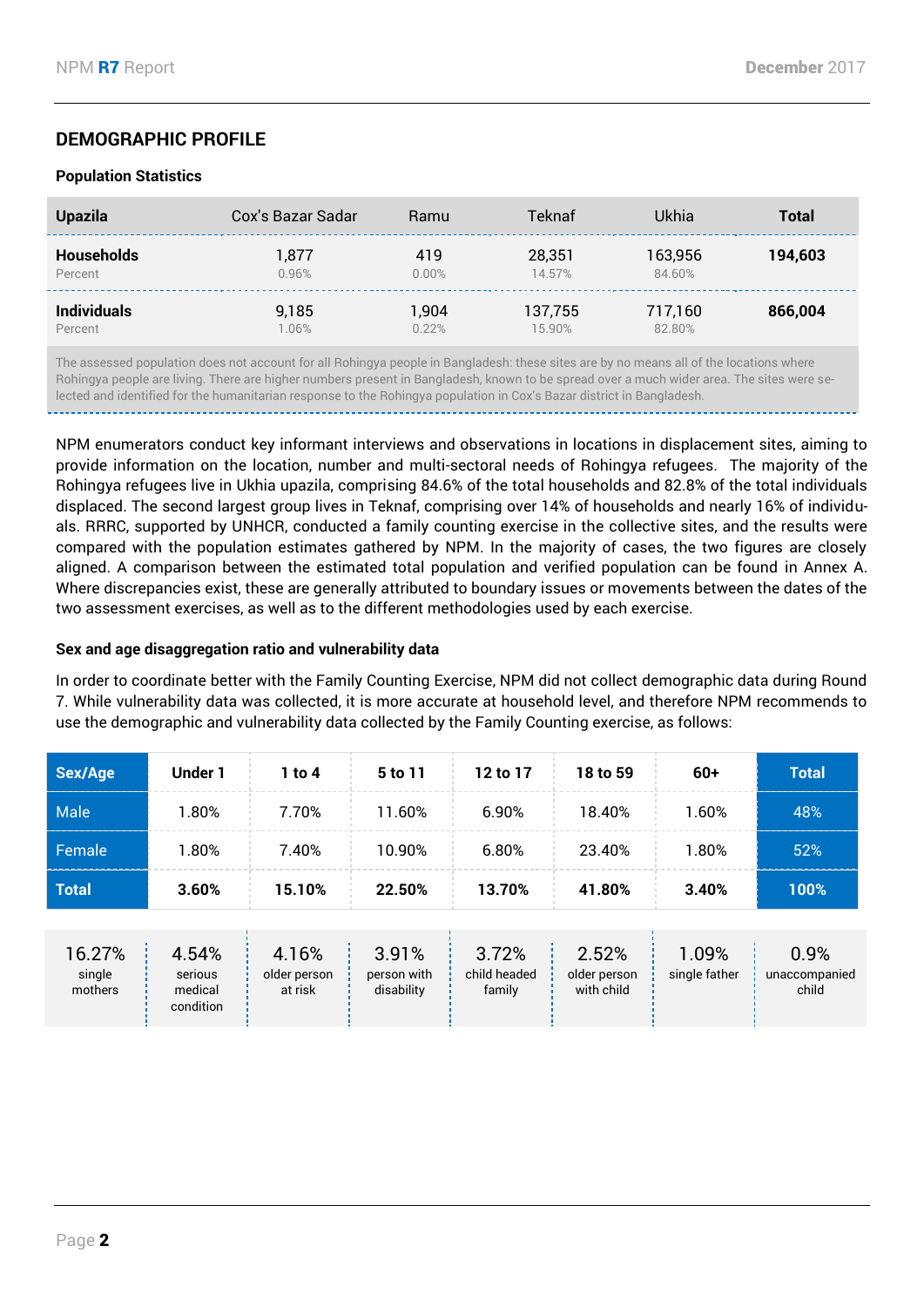#### **MULTI-SECTORAL SUMMARY FINDINGS**



#### ! **SITE MANAGEMENT**

73% of the assessed locations are accessible only by footpath, creating an extremely challenging situation for the delivery of humanitarian aid. 15% are accessible by small vehicle and 11% by large vehicle, while 1% locations did not answer this question. The locations in host communities and formal refugee camps are the most accessible, while the makeshift settlements and spontaneous sites are the least accessible. Only 9% of locations in spontaneous sites are accessible with a large vehicle.

*Ownership of Land/Location:* 94% of the locations are on public or government land, while 6% report being on private land. Most of the displacement sites on private land are host community locations: 46.5% of locations in host communities are on private land.

*Secondary displacement:* Of the 1,635 locations, key informants at 137 locations indicated that at least some of their community had been displaced somewhere else, prior to arriving at their current location. 60 locations reported secondary displacement within Palong Khali union of Ukhia upazila. 44 locations reported secondary displacement from Teknaf to Ukhia upazila.

# ( **SHELTER**

*Assistance received:* 92% of locations reported having received shelter assistance to date. This proportion was lowest in the host community locations, where only 59% of locations reported having received shelter assistance. Graph 1 shows the proportion of locations reporting to have received key shelter and non food items (NFI).



**Graph 1 and 2: % and # of locations reporting receipt of shelter assistance by settlement type and type of shelter/NFI** 

88% of locations reported that shelter assistance was provided by UN/INGOs, while 13% reported assistance from local NGOs, 11% reported having received assistance from the government, 2% from religious organizations and 1% from the host community.

#### *Safety concerns:*

47% of locations report the unstable structure of their shelter as their primary shelter-related safety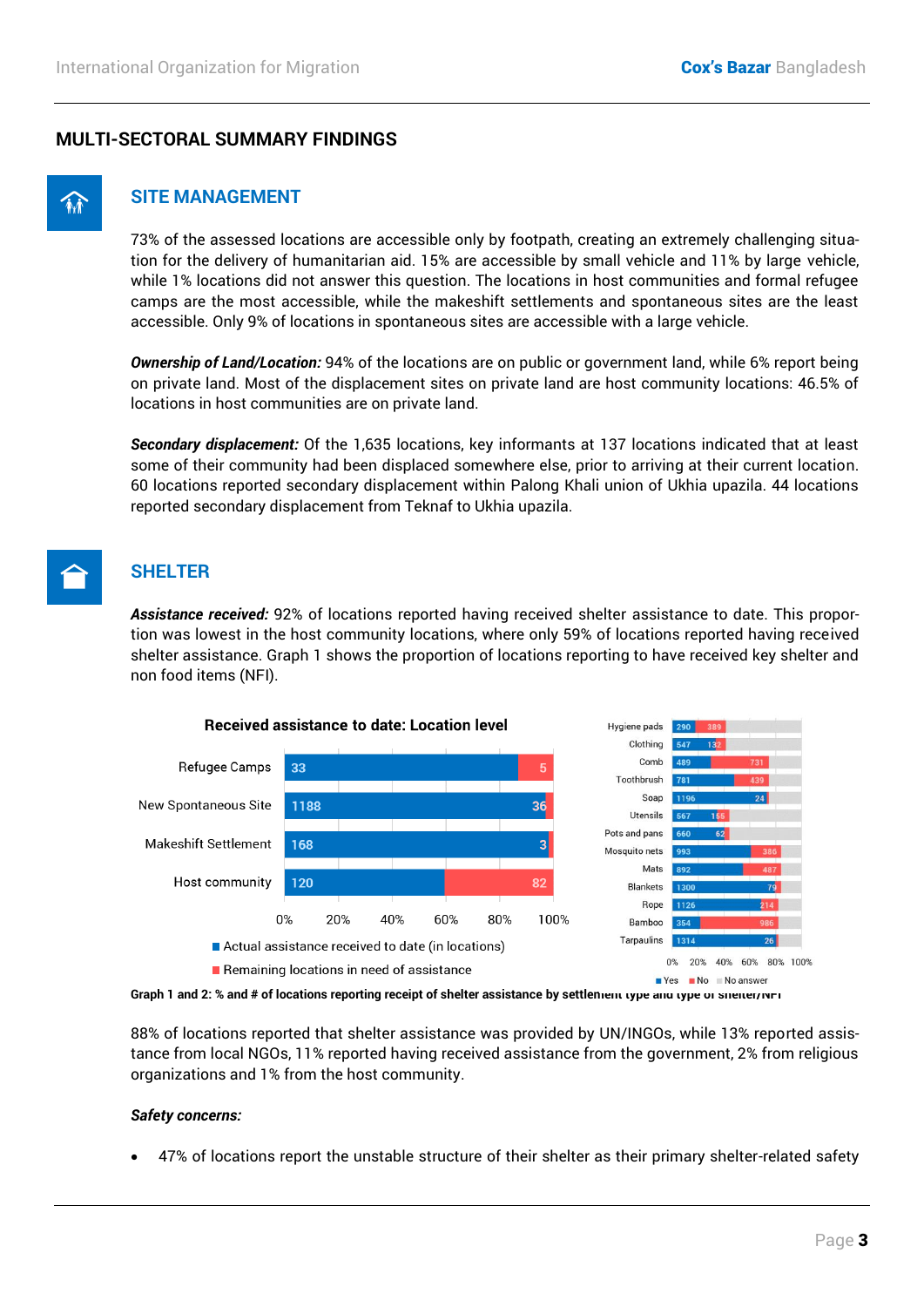concern.

 21% report the lack of lighting as their primary safety concern, followed by fear of break-in at 12% locations.



**Graph 3: % of locations reporting safety concerns by settlement type**

# **WATER, SANITATION AND HYGIENE**

- 86% of all locations report that half or less of the population have access to sufficient water to meet their basic needs. Refugee camps have slightly better access, with 68% of the population reporting that half or less of the population has sufficient water.
- 63% of all locations report that half or less of the population have access to latrines. The situation is worst in host community locations, where 70% of locations report that half or less of the population have access to latrines.



**Graph 4: % of locations reporting issues with latrine access by settlement type**

- Only 16% of locations report that latrines have locks on the inside
- Only 2.7% report that there is adequate lighting around latrines.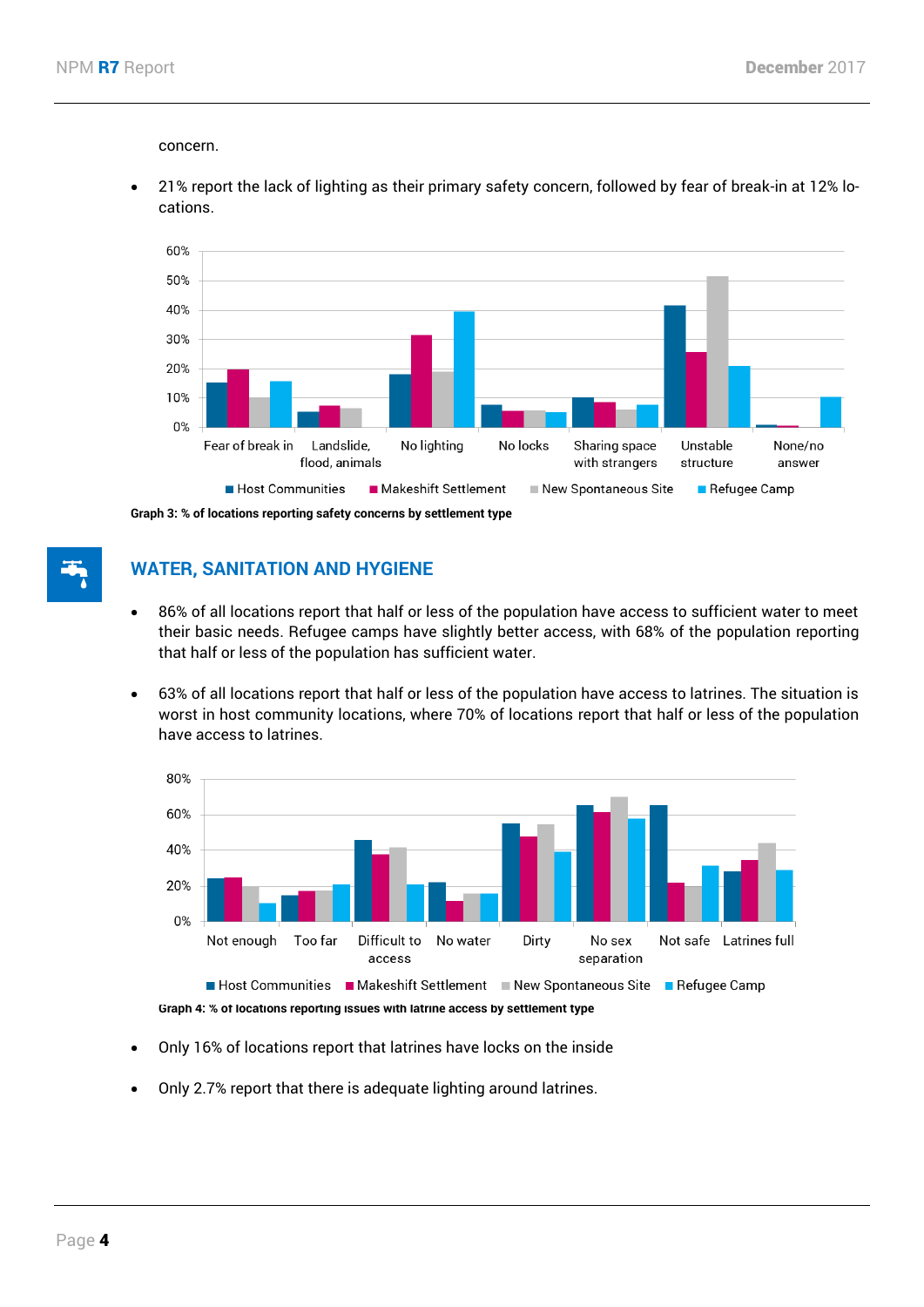

#### + **HEALTH**

- 98% of locations reported access to health facilities. However, 33% locations responded that the population had to travel over 30 minutes to reach the health facility. Access was most problematic in host community locations where 50% of the population said they had to travel more than 30 minutes to access a health facility.
- Key informants were asked whether people in their location have problems accessing various services. 60% of locations report lack of access to psychosocial care and 54% to rehabilitation services.



## ) **FOOD AND LIVELIHOODS**

- 91% of all locations reported that the UN or an INGO was a source of food for the community. This proportion was lowest in host community locations, where only 61% locations reported that the UN or an INGO was a source of food for the community.
- 44% of all locations reported that the local market was a source of food while 27% reported that the government was a source of food.
- Other significant sources of food include fishing in 11% of locations in host communities and begging in 10% of locations in makeshift settlements.
- 65% of locations reported that the local forest was the main source of fuel for cooking, followed by the local market for 33% of locations. Only 1% reported distributions as the main source of fuel, most of which were in the refugee camps.
- In terms of coping strategies, 71% reported that they were eating less food and 50% locations reported that adults were eating less so that children could eat. 32% reported reducing the number of meals and 25% reported that refugees were borrowing money.
- 37% of locations reported that children were working in order to support the family.
- 73% of locations report that the population has no source of income. The most common sources of income were irregular daily or casual labour (11% of locations), firewood collection (4% locations) and small businesses (2.6% locations).



# & **PROTECTION**

 As shown in graph 5, many locations reported places where there had been safety problems affecting children, women and men. Over 70% of locations reported that latrines, washrooms and water points are unsafe for women. 78% of locations reported that latrines are unsafe for children. For men, these places were reportedly less risky, but 81% of locations reported that firewood collection sites are unsafe for men, while markets, transportation and distribution sites were also flagged as unsafe for men.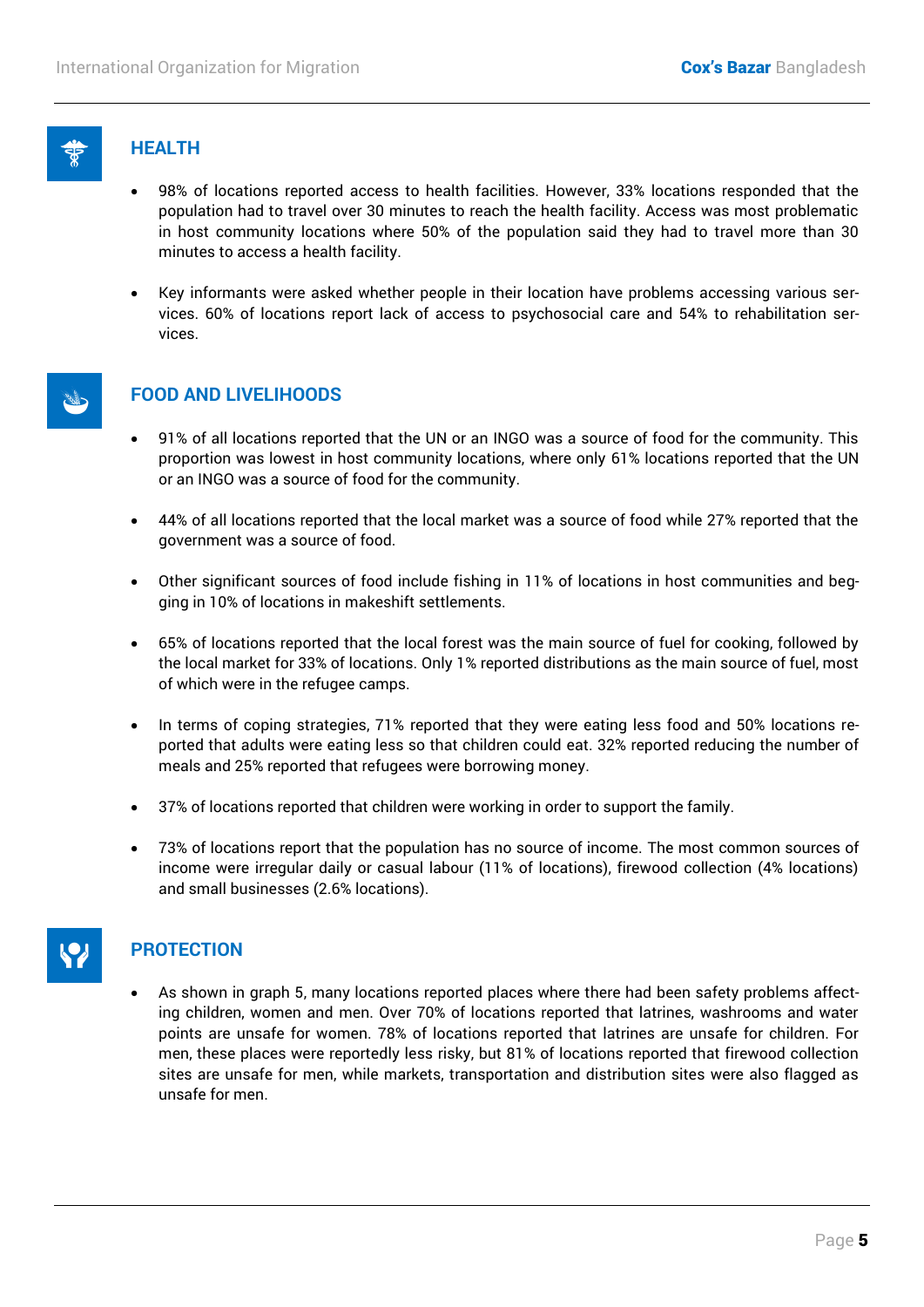

**Graph 5: % of locations reporting safety issues in places in and near displacement sites, by age/gender**

 As shown in graph 6, widespread restrictions on movement were reported, particularly at checkpoints, when collecting firewood and going to work.



**Graph 6: % of locations reporting movement restrictions in places in and around displacement sites, by settlement type**

- 26 locations reported that children had gone missing or had been separated from their usual caregivers, including 41 boys and 10 girls.
- 137 locations (8%) reported that opportunities were being offered for women to marry, study or work away in another location. 127 locations reported these opportunities were being offered for children, and 109 locations reported offers for men.

# **THE EDUCATION**

- 46% locations reported that nonformal education facilities are accessible within less than 30 minutes travel.
- 82% locations reported that Moktab/Madrassa are accessible



within less than 30 minutes. **Graph 7: % and # of locations by access to educational facilities**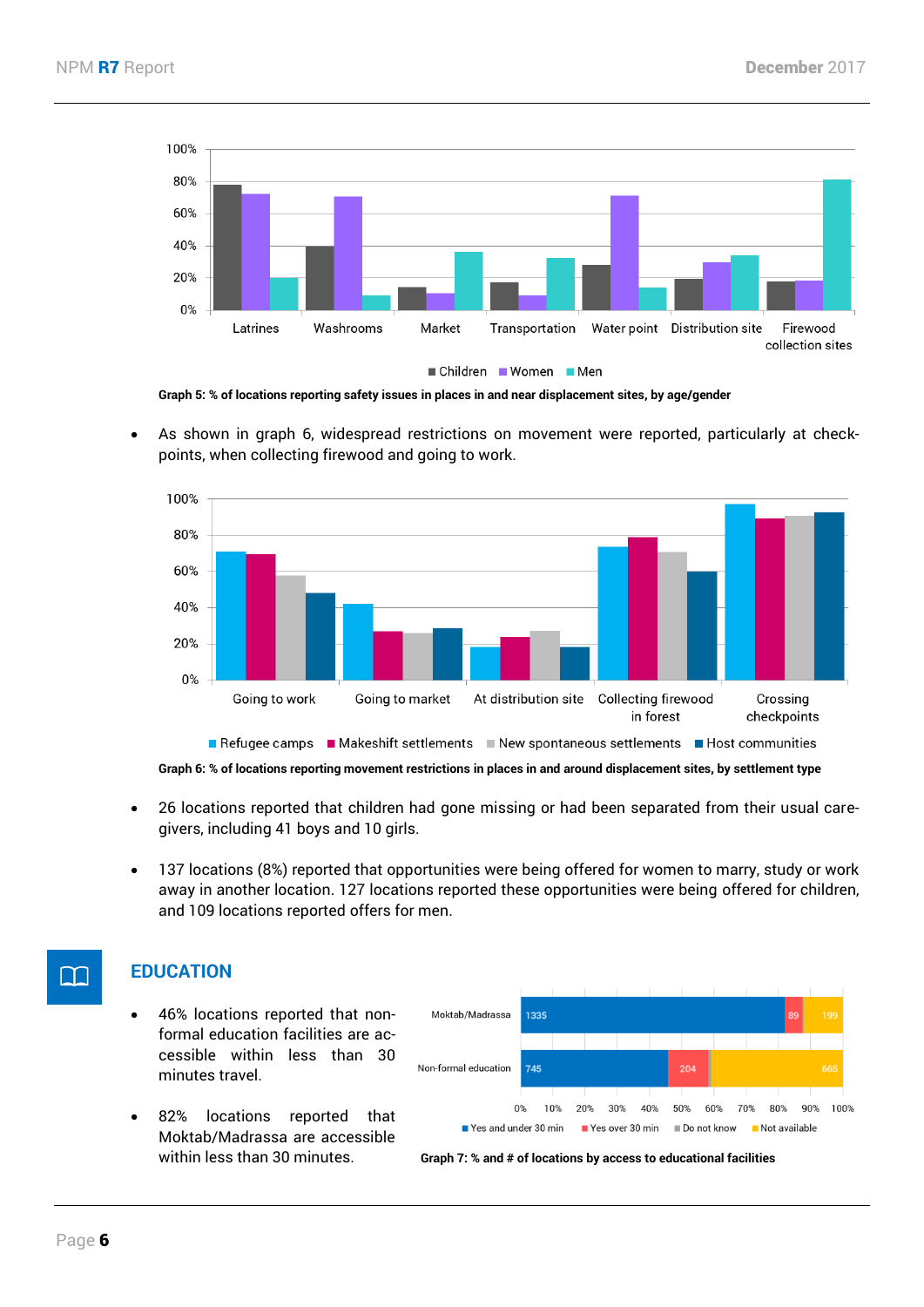37% of locations reported barriers to education for girls and 22% locations reported barriers for boys. Graph 8 shows the number of locations showing different reported barriers to education by gender.



**Graph 8: # of locations reporting barriers to education for adolescent girls and boys**

#### l **INFORMATION**

- 95% of all locations report that the majhi is a source of information for the population.
- 26% locations reported UN/NGO staff as sources of information and 16% reported mobile phones as sources of information.

The complete dataset can be downloaded at: [https://data.humdata.org/dataset/needs-and-population](https://data.humdata.org/dataset/needs-and-population-monitoring-npm-round-7-for-rohingya-population-in-cox-s-bazar)[monitoring-npm-round-7-for-rohingya-population-in-cox-s-bazar](https://data.humdata.org/dataset/needs-and-population-monitoring-npm-round-7-for-rohingya-population-in-cox-s-bazar)

Accompanying site profiles can be downloaded at:<https://displacement.iom.int/bangladesh>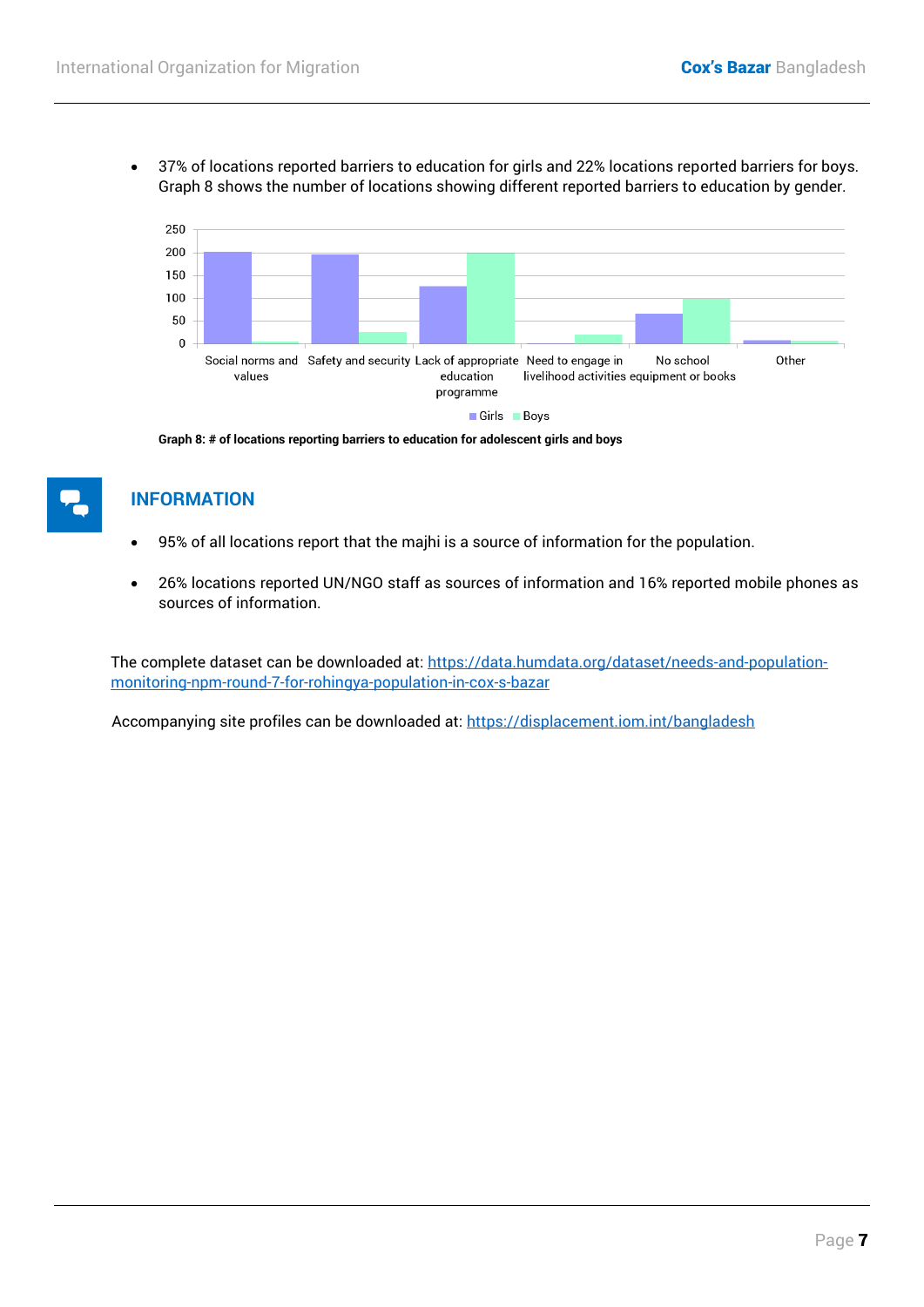## **Annex A**

Comparison table by displacement site showing NPM population estimates (households) compared to verified households identified by RRRC/UNHCR family counting exercise.

| <b>Displacement site</b> | <b>Registered</b><br>population | <b>Verified households</b><br>(RRRC/UNHCR Family | <b>Variance</b> | <b>Total estimated</b><br>population |
|--------------------------|---------------------------------|--------------------------------------------------|-----------------|--------------------------------------|
|                          | (HHs)                           | <b>Counting)</b>                                 | (HHs)           | (HHs)                                |
| Balukhali MS             |                                 | 4,222                                            | 436             | 4,658                                |
| Chakmarkul               |                                 | 2,669                                            | 352             | 3,021                                |
| Hakimpara                |                                 | 6,255                                            | 1,041           | 7,296                                |
| Jamtoli                  |                                 | 11,451                                           | $-719$          | 10,732                               |
| Kutupalong MS            |                                 | 13,660                                           | 2,766           | 16,426                               |
| Kutupalong RC            | 2,619                           | 5,302                                            | $-542$          | 4,760                                |
| Leda MS                  |                                 | 4,791                                            | $-2,146$        | 2,645                                |
| Leda MS Extension        |                                 | 4,297                                            | 2,274           | 7,201                                |
| Moynarghona              |                                 | 4,425                                            | 57              | 4,482                                |
| Nayapara Exp             |                                 | 8,150                                            | $-5,008$        | 3,142                                |
| Nayapara RC              | 3,705                           | 8,219                                            | $-3,563$        | 4,656                                |
| Shamlapur                |                                 | 2,441                                            | $-627$          | 1,814                                |
| Thangkhali               |                                 | 9,035                                            | 1,200           | 10,235                               |
| Unchiprang               |                                 | 4,499                                            | 214             | 4,713                                |
| Zone AA                  |                                 | 1,473                                            | $-81$           | 1,392                                |
| Zone BB                  |                                 | 6,544                                            | $-189$          | 6,355                                |
| Zone CC                  |                                 | 7,036                                            | $-111$          | 6,925                                |
| Zone DD                  |                                 | 6,504                                            | 1,052           | 7,556                                |
| Zone EE                  |                                 | 6,599                                            | 799             | 7,398                                |
| Zone FF                  |                                 | 6,583                                            | 1,499           | 8,082                                |
| Zone GG                  |                                 | 3,821                                            | $-554$          | 3,267                                |
| Zone HH                  |                                 | 4,191                                            | 872             | 5,063                                |
| Zone II                  |                                 | 3,757                                            | 713             | 4,470                                |
| Zone JJ                  |                                 | 5,413                                            | 655             | 6,068                                |
| Zone KK                  |                                 | 2,706                                            | 612             | 3,318                                |
| Zone LL                  |                                 | 1,476                                            | 272             | 1,748                                |
| Zone MM                  |                                 | 4,543                                            | 431             | 4,974                                |
| Zone NN                  |                                 | 7,258                                            | 690             | 7,948                                |